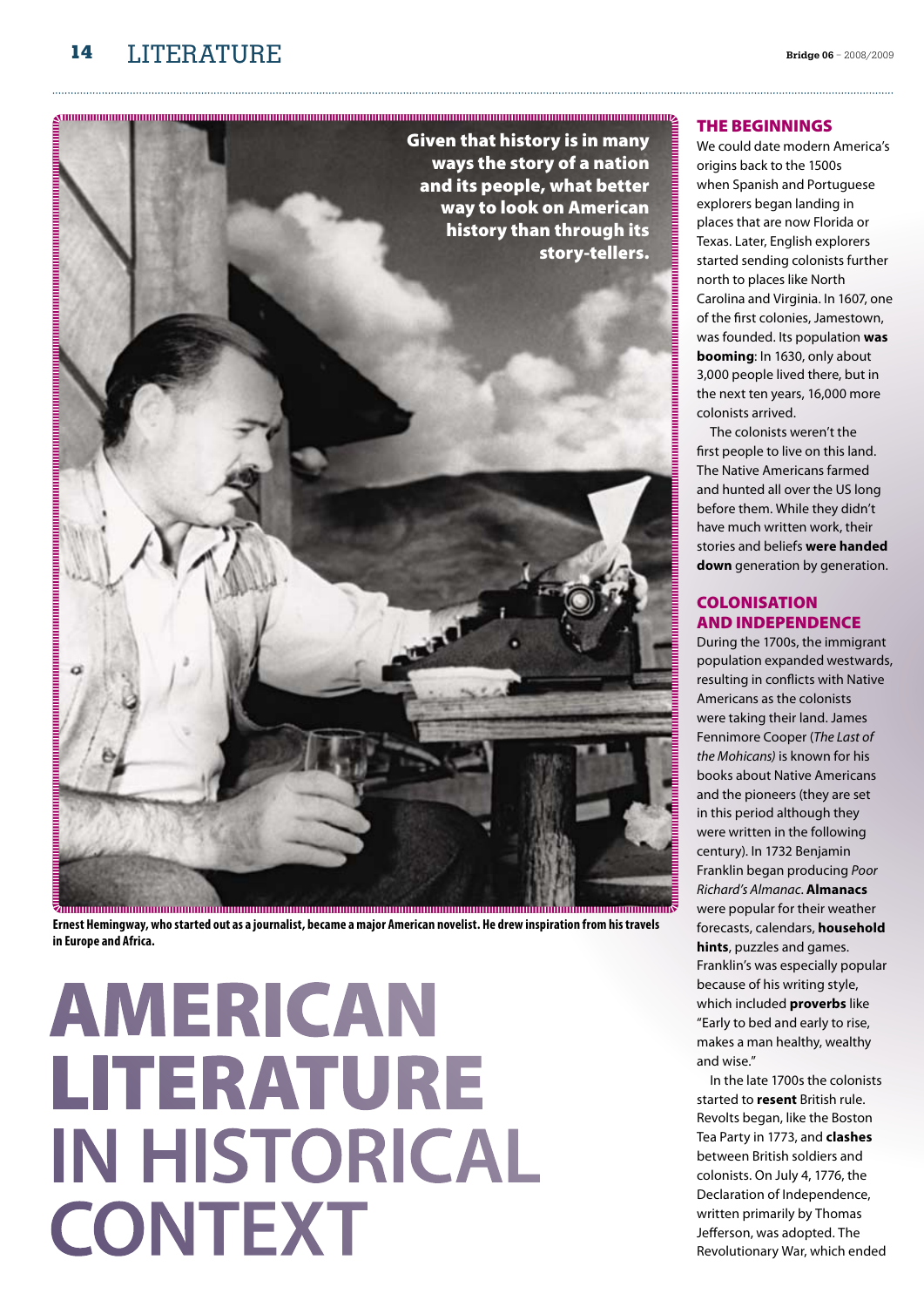in America being declared an independent country, lasted from 1775-1783.

# 19<sup>TH</sup> CENTURY

In the 1800s the country continued to expand westwards, with the historic Louisiana Purchase **doubling the amount of land** in America. The famous explorers Lewis and Clark made their expedition to the Pacific Ocean. In 1860s, the country went through the Civil War, ending with the **abolition** of slavery.

A variety of writers were busy during this period. Washington Irving wrote humorous short stories and folk tales about Dutch settlers like *Rip van Winkle* and *The Legend of Sleepy Hollow*. Edgar Allan Poe could be considered the father of horror and crime fiction thanks to stories like *The Fall of the House of Usher*.Herman Melville, on the other hand, used his real life experience as a sailor to write novels like *Moby Dick*, about an obsessive hunt for a white whale. Mark Twain, an entertaining writer, introduced Americans to what life was like along the Mississippi River with stories like *The Adventures of Huckleberry Finn*.

A philosophical movement known as Transcendentalism also arose during this period. It was inspired by the works of the essayist and poet Ralph Waldo Emerson, who emphasized the individual and the natural world. His follower Henry David Thoreau was even more radical – he didn't believe in organized society and lived alone in a **cabin** for two years.

America's two greatest 19<sup>th</sup>-century poets were Walt Whitman, who used free verse and celebrated nature and human-self, and Emily Dickinson, who rarely left her home and wrote short poems about love, death and God.

In the beginning of the new century, Jack London became popular with his adventurous books, sometimes based on his



experiences from the Klondike gold rush (such as *White Fang)*.

# **BETWEEN** the World Wars

With the arrival of the  $20<sup>th</sup>$  century, the construction of the Panama Canal started and the US began to introduce many new laws, like ones dealing with child **labor** and regulation of the food industry. Many writers at the time were writing about social problems. In 1917, the US joined World War I in Europe. Two important laws were adopted in 1920: Prohibition, which meant alcohol was banned (until 1933), and women received the **right to vote**.

Books by Francis Scott Fitzgerald, like *The Great Gatsby*, were being read, which described people trying to follow the "American dream" to become wealthy and respected in society. William Faulkner wrote books about the American South such as *The Sound and the Fury*, which examined how the past, especially the era of slavery, influenced the present. He often used long chaotic sentences to show the thoughts and feelings of his characters. The term "The Lost Generation" is used for authors influenced by World War I. Nobel Prize winner Ernest Hemingway served as a war correspondent in WWI and the Spanish Civil War and wrote novels and short stories about soldiers and other men of action. *A Farewell to Arms* and *The Old Man and the Sea* are some of his best-known. His **plain** writing style became so famous that it was frequently parodied. In the 1930s America was

suffering from the Great Depression. One writer who **captured** this time period very well was John Steinbeck (*Grapes of Wrath, Of Mice And Men*). He often wrote about poor

working-class people and their **struggle to lead a decent** life during the Depression. President Roosevelt's New Deal plan created many new government institutions that gave Americans jobs and helped the economy.

In 1941, the US joined World War II when Japan attacked Pearl Harbor in Hawaii. During this time, the life in the US changed dramatically. A lot of women began working outside the home because many men were off fighting in the war. The atomic bomb was brought to life, and the end of the war saw the beginning of the **nuclear arms race**. Some authors used their war experiences in their novels. Joseph Heller was a bombardier and used his experiences in his satirical novel *Catch-22*, a black comedy about military life. William Styron described the **devastating impact** of war in *Sophie's Choice*, a novel about a Polish woman who, while imprisoned in a concentration camp **was forced to make a cruel choice** – which of her two children would survive and which would be killed.

# Post WWII period

Social changes continued through the '50s and '60s. Family life was important, so many people had children and **settled in the suburbs**. Writers however looked at it a bit differently. The 1950s gave birth to a literary movement known as the "Beat Generation". Authors **rejected** traditional society and looked for new experiences through drugs, jazz music and Eastern mysticism. Jack Kerouac celebrated the lifestyle in his book *On the Road*, describing his road trip across America. No one can forget the experimental '60s when drugs and rock and roll inspired a generation of youth. The Vietnam War and civil rights also played an important role in many people's lives. Vietnam continued to dominate the 1970s as did the Cold War and an **oil crisis**.